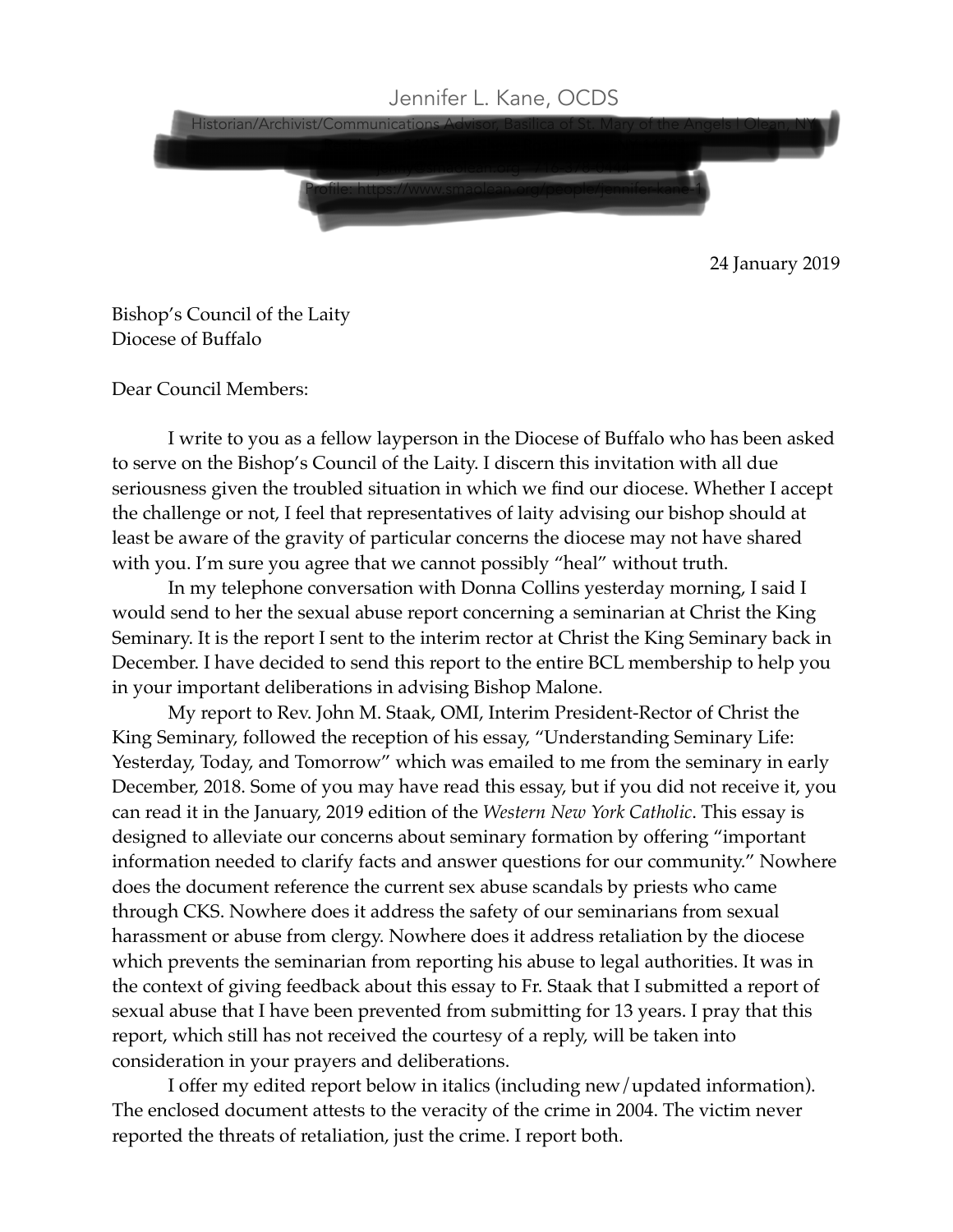*Fr. Staak's essay states that "feedback from the faithful in parish settings" plays a part in the integration of the various dimensions of a seminarian's life. My freedom/right to provide the seminary feedback, which it asked for at the time under our supervisor, Rev. Gregory Faulhaber, was blocked because of retaliatory threats [from diocesan officials] hanging over the head of a seminarian who was sexually assaulted by a diocesan priest/pastor. I presume that by now, with so much media spotlight, those threats are finally null and void. Permit me to now take this occasion to finally give CKS some of the feedback that I have had to harbor for 13 years.*

*I speak specifically of the case of a seminarian I personally worked with as a lay member of his parish formation team during his pastoral year at St. Mary of the Angels Church (now Basilica) in Olean between the years 2006 and 2007. During his time with us, he reported to me that he was sexually assaulted in 2004 by a priest/pastor who hosted him at his South Buffalo parish rectory as part of his assignment. This assault took place well after Vatican II, well after the Dallas Charter, and well after the CKS formation process was modified.*

*Every person in CKS administration (including three rectors) and diocesan officials from 15 years ago to present know this seminarian's name. The former and present bishops know. The auxiliary bishop certainly knows because he is the one who made threats to the seminarian to keep him from reporting the incident to law enforcement and gruesomely told the seminarian that he should have locked his bedroom door! All of the clerics who worked at 795 and daily walked by the bishop's office knew. And what did all these men in position to responsibly handle this sexual assault do to aid the victim and see that justice was served on their priest/perpetrator so that laity could be protected? Nothing— beyond paying the victim's counseling bills.*

*The ungodly (I don't know any other adjective to use) response from the seminary and the diocese to the sexual assault of this seminarian only heaped further abuse upon this innocent victim, an immigrant to our country for whom English was a second language. Add deportation to the list of threats against him because his status in this country depended upon his enrollment at the seminary. I did not know at the time if his mother knew about this abuse that occurred around the year her husband, his father, died. I personally helped this seminarian journey through his trauma that the diocese further exacerbated with its abominable negligence towards him on the one hand (I implore you to PLEASE try to find his report and how it was handled) and the coddling and advancement of his abuser on the other. The mental and spiritual health of seminarians, which CKS touts, leaves much to be desired when the institution responded in such such an unholy/sinful manner in this case. What has changed since then? To this day, none of its past rectors has even mustered the effort of a simple apology to this priest who was that abused seminarian in their charge.*

*How could he possibly develop at CKS "in freedom in response to God's call" under these unthinkable circumstances? By the grace of a merciful God, he is a priest today because of the care, support, encouragement, affirmation and abundant prayers and sacrifices from the parishioners and pastor at St. Mary's in Olean. Amidst this trauma, we taught him where holiness truly resides in the Church, and that holiness is fueled by love. Because so many (including formation team members left in the dark) recognized a troubled soul under the surface of his otherwise joyful service and ministry to us, I personally led two parish-wide novenas for him. He, in turn, discovered a lowly Carmelite friar's book, Practice of the Presence of God, to be*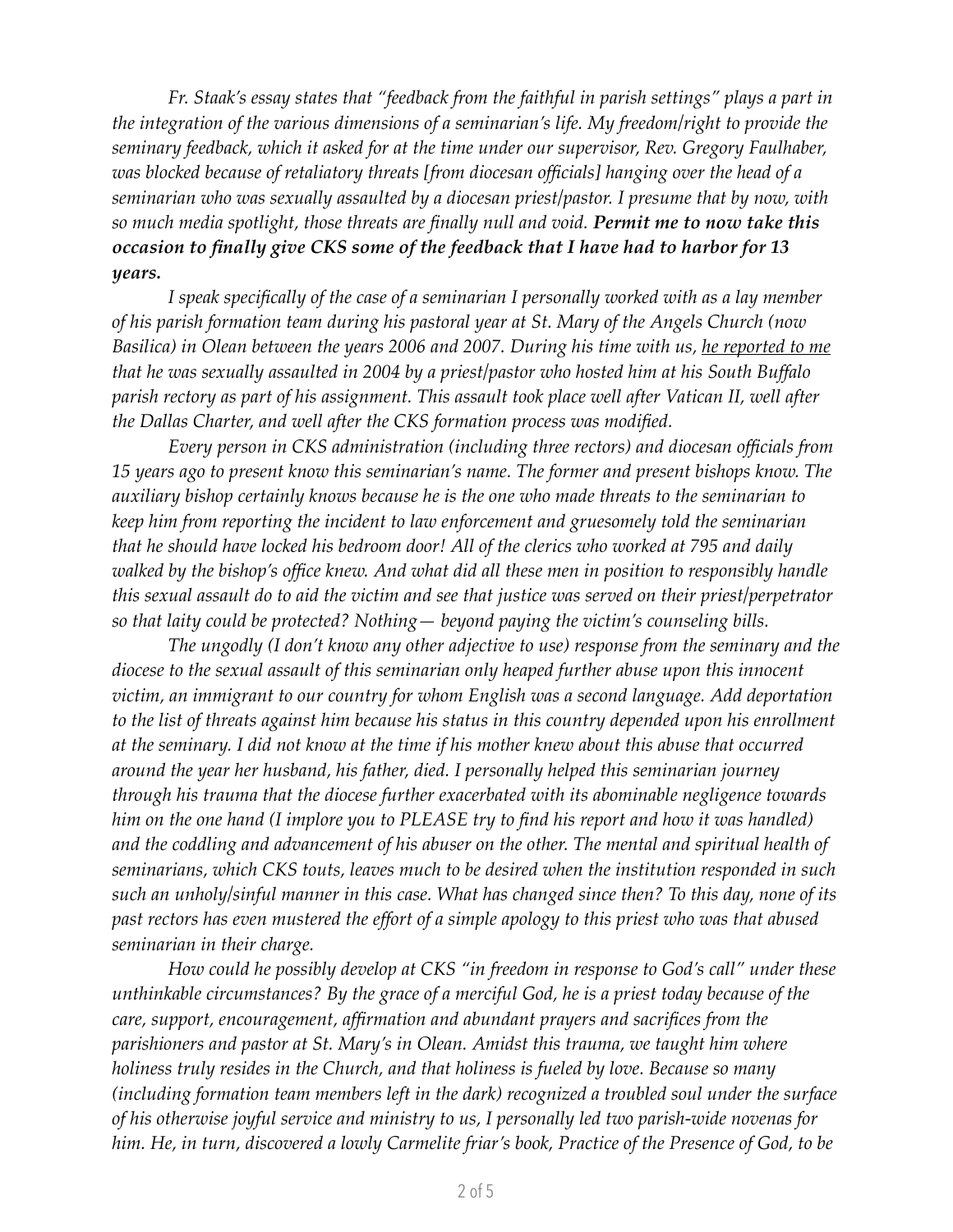*an enormous help to his spiritual life so crushed under the weight of shock (imagine your priest mentor invading your bed with his naked body, fondling your genitals and then having to fight him off) and betrayal from the institutional Church he had only known as holy.* 

*CKS should not take credit for his vocation which it so willingly subjected to the whims of Bishops Kmiec and Grosz with Msgrs. David LiPuma and Richard Siepka complicit in the cover-up. To their collective shame they have neither acknowledged nor made amends for this crime, this mortal sin which the seminary perpetuated by aiding the cover-up (not to mention the sinful threats of retaliation) all these years. To their shame, they made absolutely no effort to encourage the bishop to have the offending priest removed from the midst of an unsuspecting flock left ignorant of his immoral/criminal appetites. It ultimately took 14 long years to get that priest—discovered assigned in a parish setting—permanently (we hope!) removed from ministry this past April. For Grosz, LiPuma and Siepka [still at CKS as Spiritual Formation Director] to remain in active service in their capacities with no accountability for their coverup/threats is just plain unjust. [It is shocking that Msgr. LiPuma, who so effortlessly aided the coverup of this sexual crime and movement of the sexually abusive priest from parish to parish, leads the diocese's Presbyteral Council which oversees the upcoming Year of Healing!]*

*To my knowledge, I am the only lay person at the parish who knew of the sexual abuse and Grosz's retaliatory threats. Under Canon Law 212 it was not only my right but my duty to communicate my concerns to Bishop Kmiec, never mind the seminary rector. But that avenue was cut off by potential retaliation which diocesan officials placed upon this innocent victim retaliation which could very well include canonical censure [a penalty which would permanently bar the seminarian from entering any seminary in the United States].*

*Unknown to CKS or the diocese, I consulted a highly respected Catholic attorney in 2006 to see if anything could be done to seek justice for the seminarian and get that offending priest removed and/or jailed. Without the cooperation of the diocese, the lawyer said, "it's basically a case of the young man's word against the pastor's." [Yes, the seminarian made an official report of his sexual assault to the diocese at that time.] So much for the effectiveness of the Diocesan Review Board in place. My understanding was that the seminarian's report neither got to that board nor diocesan lawyers. Did anyone at the seminary even bother to follow up on his behalf?* 

*But the effect of the sexual assault perpetrated by Fr. Art Smith upon that seminarian didn't stop in 2004. Imagine being in the seminarian's (and later priest's) shoes and watching your abuser allowed to remain not only a priest but a pastor for seven long years [two different parishes] after the assault. Imagine what it felt like for the seminarian and eventual priest to watch his perpetrator honored as "Priest of the Month" by the Vocations arm of the diocese following the sexual assault. Smith was also invited to celebrate Mass to a wider audience on television and participate in radio and newspaper interviews with the pretext of speaking for the Church on important issues. Horrifically, this all contributed to a grossly false impression among innocent laity of Smith's priestly integrity, trustworthiness and holiness. This made him all the more dangerous.* 

*It is entirely within the scope of the recent essay by Fr. Staak to inform us of any new policies and procedures the seminary has in place to responsibly follow up on reports of sexual abuse and to address human sexuality in general at the seminary. What changes are in place for seminarians to report unwanted sexual advances and sexual assaults? Do seminary officials now*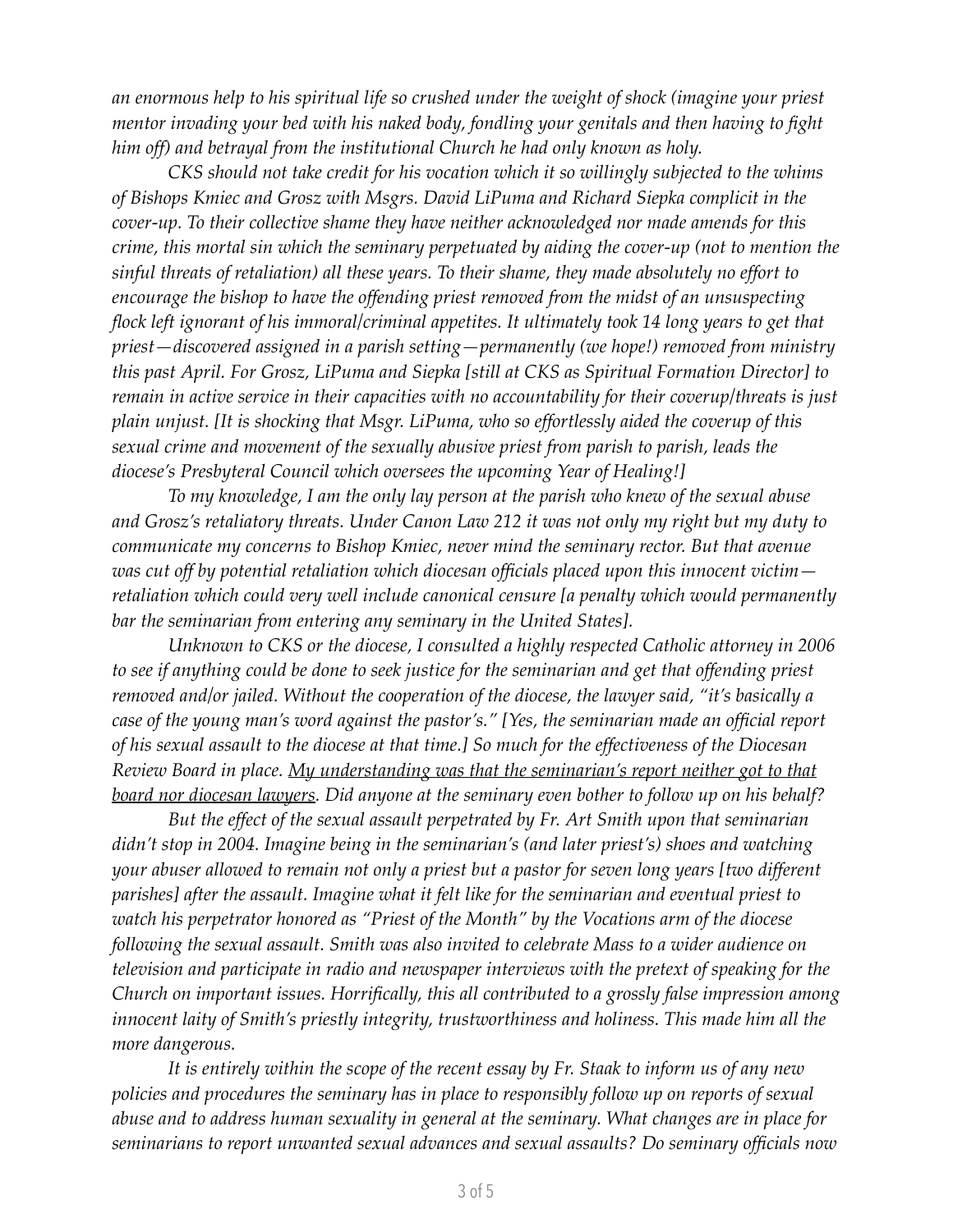*report clerical abuse to law enforcement? We don't know. Does the seminary flat-out tell its seminarians to contact law enforcement, as it should in such cases? We don't know. Will the seminary support and defend its seminarians who report any assault upon their person? We don't know. One can only wonder how the topic of living a life committed to holy celibacy is discussed in a diocese/seminary so clearly protective of sexually active/abusive clerics. Shall we assume the same about sexually active seminarians at CKS? Sexual sins are at the heart of most of the horrific stories revealed today about clerics who came through CKS. I would think this topic is well within the scope of any essay helping laity to understand and have a modicum of reassurance in how our seminarians are formed today.* 

*It seems to me it is also in the scope of that essay to address lay formation team guidelines. Have these guidelines changed so that lay team members can pass on reports by seminarians of unsafe or immoral circumstances in connection with CKS with guarantees there would be no threat of retaliation (including canonical censure) against the seminarian? We certainly would expect lay involvement in processing these reports to prevent wolves protecting wolves as was done in the past and may still be the case today. What is the new clinical/ psychological/spiritual follow-up for the care of seminarians sexually abused by priests or others in authority over them? These are all important questions the essay fails to answer.*

*Instead, we read that "great strides have been made in the formation of seminarians for the priesthood during the past fifty years." Tell that to the seminarians who voluntarily withdrew from CKS in the wake of the horrendous treatment from the diocese/seminary towards one of their classmates. If these young men are not physically safe and know that any reports they attempt to make could lead to retaliation (including expulsion and canonical censure), what's the point in addressing all the other arenas of a seminarian's life?*

*"Accompaniment" [described in the essay] should include providing a safe environment, believing the victim and giving proper aid and treatment to the victim along with providing a check on the diocese to make sure it properly handles the report and the abusing priest and his congregation. It also involves teaching seminarians how to properly address sexual abuse reports. What seminarians learned in 2004-2007 was a travesty which affects us to this day.*

*After all that has been revealed and after all the suffering victims of clergy abuse have endured in this diocese, we laity deserve nothing less than full, open and honest transparency about what is really going on in seminary life. Instead, we are treated with more obfuscation of reality which attempts to relegate poor practices as something that occurred before Vatican II [as implied in the essay]. With all due respect, "intentional discipleship" [described in the essay] begins with the diocese/seminary and a commitment to operate under Gospel values.*

*That former seminarian has, with magnanimous mercy and humility, forgiven everyone involved in his abuse, as he has heroically demonstrated since the time of his ordination to the priesthood and his new life configured to Jesus Christ. This is a mark of holiness that the entire St. Mary's parish community recognized in him so long ago. He never encouraged me to speak out. He knows nothing of this report. So that the diocese and CKS may begin to earn back the trust of the laity which it and the diocese has lost with revelations of crimes and cover-ups and to bring our seminary back to the integrity it needs to properly develop men for priesthood in service to God's People, I respectfully request the following:*